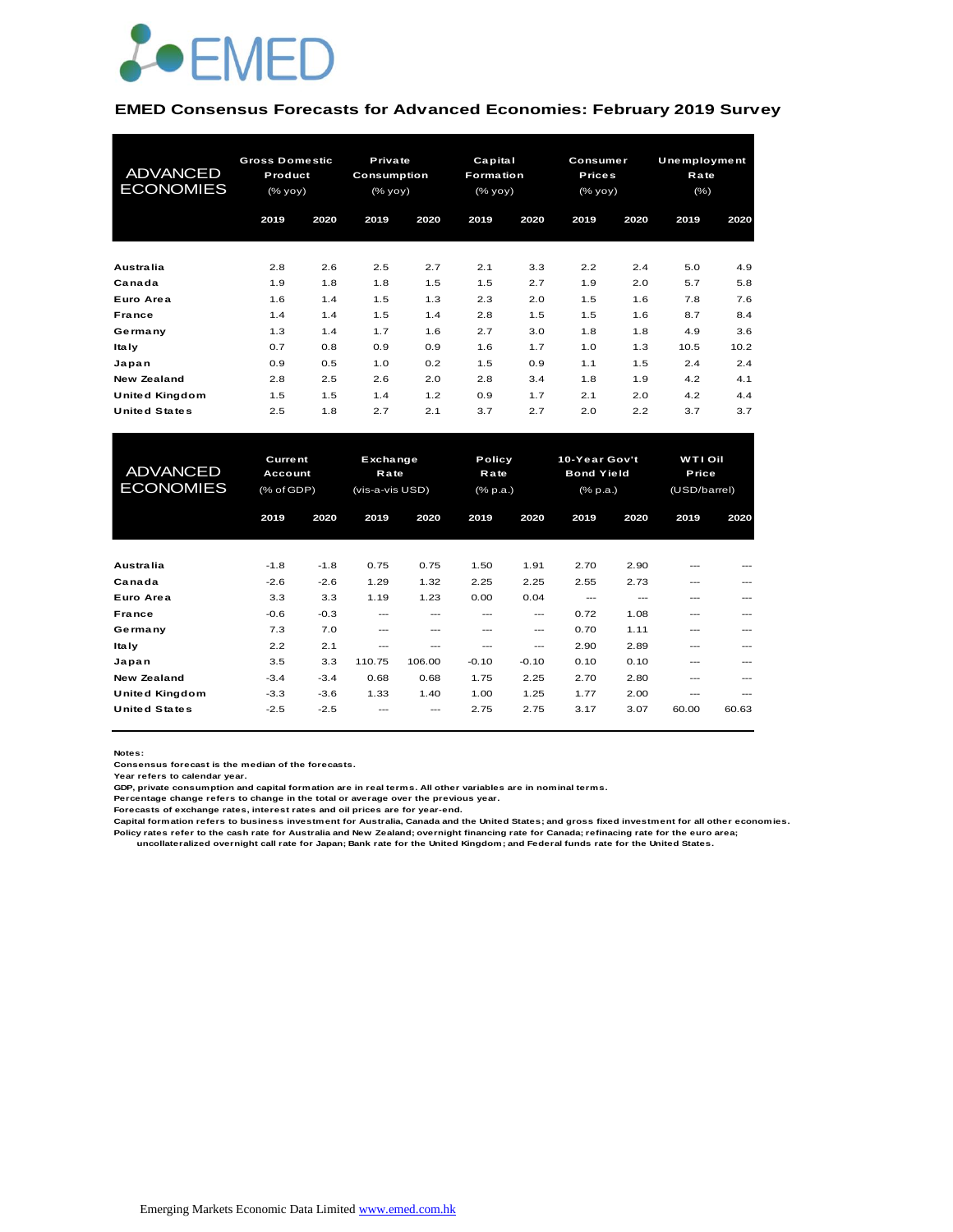

#### **EMED Consensus Forecasts for Emerging Markets: February 2019 Survey**

|                       | <b>Gross Domestic</b> |      | <b>Private</b> |      | <b>Fixed</b> |      | Consumer      |      | Unemployment |          |  |
|-----------------------|-----------------------|------|----------------|------|--------------|------|---------------|------|--------------|----------|--|
| <b>EMERGING</b>       | Product               |      | Consumption    |      | Investment   |      | <b>Prices</b> |      | Rate         |          |  |
| <b>MARKETS</b>        | (% yoy)               |      | (% yoy)        |      | (% yoy)      |      | (% yoy)       |      | $(\% )$      |          |  |
|                       | 2019                  | 2020 | 2019           | 2020 | 2019         | 2020 | 2019          | 2020 | 2019         | 2020     |  |
|                       |                       |      |                |      |              |      |               |      |              |          |  |
|                       |                       |      |                |      |              |      |               |      |              |          |  |
| Argentina             | $-0.7$                | 2.1  | $-0.7$         | 2.5  | $-2.3$       | 4.7  | 37.0          | 20.7 | 9.6          | 9.2      |  |
| <b>Brazil</b>         | 2.3                   | 2.2  | 2.7            | 2.6  | 5.8          | 4.5  | 4.3           | 4.1  | 11.5         | 11.0     |  |
| Chile                 | 3.2                   | 3.0  | 3.4            | 2.4  | 5.5          | 4.7  | 3.0           | 2.8  | 6.7          | 6.6      |  |
| China                 | 6.2                   | 6.0  | 8.0            | 8.0  | 5.4          | 4.9  | 2.3           | 2.5  | 4.0          | 4.0      |  |
| Colombia              | 3.1                   | 3.2  | 3.2            | 3.2  | 4.6          | 3.7  | 3.2           | 3.2  | 9.7          | 9.5      |  |
| <b>Czech Republic</b> | 2.7                   | 2.5  | 2.8            | 1.5  | 2.9          | 2.7  | 2.3           | 2.0  | 2.2          | 2.2      |  |
| <b>Hong Kong</b>      | 2.5                   | 2.2  | 2.5            | 2.9  | 2.3          | 3.0  | 2.3           | 2.2  | 3.1          | 3.3      |  |
| Hungary               | 3.4                   | 2.2  | 3.3            | 2.6  | 8.2          | 0.8  | 3.3           | 3.0  | 3.3          | 3.2      |  |
| India                 | 7.3                   | 7.3  | 7.5            | 8.7  | 8.5          | 8.3  | 4.4           | 4.5  | $\cdots$     | $\cdots$ |  |
| Indonesia             | 5.1                   | 5.0  | 5.1            | 5.1  | 6.0          | 4.5  | 3.8           | 4.0  | 5.2          | 5.1      |  |
| Malaysia              | 4.5                   | 4.1  | 5.3            | 4.6  | 7.0          | 5.8  | 2.0           | 2.5  | 3.3          | 3.1      |  |
| <b>Mexico</b>         | 2.0                   | 2.0  | 2.2            | 2.8  | 1.2          | 3.0  | 4.2           | 3.8  | 3.6          | 3.8      |  |
| <b>Philippines</b>    | 6.4                   | 6.4  | 6.0            | 5.5  | 11.6         | 7.5  | 4.3           | 3.7  | 5.3          | 5.3      |  |
| Poland                | 3.6                   | 3.0  | 4.0            | 3.0  | 6.1          | 3.8  | 2.0           | 2.5  | 3.9          | 3.8      |  |
| Russia                | 1.5                   | 1.6  | 1.6            | 2.7  | 1.6          | 2.8  | 4.5           | 4.0  | 4.8          | 5.0      |  |
| <b>Singapore</b>      | 2.6                   | 2.5  | 3.7            | 2.7  | 2.0          | 3.2  | 1.4           | 1.5  | 2.3          | 2.3      |  |
| South Korea           | 2.5                   | 2.3  | 2.3            | 2.0  | 0.8          | 1.6  | 1.8           | 1.8  | 3.9          | 3.8      |  |
| <b>Taiwan</b>         | 2.2                   | 2.0  | 1.9            | 1.9  | 2.2          | 2.0  | 1.2           | 1.5  | 3.7          | 3.6      |  |
| <b>Thailand</b>       | 3.8                   | 3.0  | 3.6            | 2.5  | 4.8          | 4.0  | 1.2           | 1.5  | 1.0          | 0.6      |  |
| Turkey                | $-0.1$                | 2.6  | $-0.1$         | 2.5  | $-5.4$       | 2.3  | 17.0          | 11.4 | 12.7         | 12.1     |  |

|                       | <b>Money</b>                        |                                     | <b>Merchandise</b>                  |                          | <b>Merchandise</b>   |                                          | Current        | Exchange |                 |       |
|-----------------------|-------------------------------------|-------------------------------------|-------------------------------------|--------------------------|----------------------|------------------------------------------|----------------|----------|-----------------|-------|
| <b>EMERGING</b>       | Supply M2                           |                                     | <b>Exports</b>                      |                          | <b>Imports</b>       |                                          | <b>Account</b> |          | Rate            |       |
| <b>MARKETS</b>        | (% yoy)                             |                                     | $(%$ (% yoy)                        |                          | $(%$ (% yoy)         |                                          | (% of GDP)     |          | (vis-a-vis USD) |       |
|                       | 2019                                | 2020                                | 2019                                | 2020                     | 2019                 | 2020                                     | 2019           | 2020     | 2019            | 2020  |
|                       |                                     |                                     |                                     |                          |                      |                                          |                |          |                 |       |
|                       |                                     |                                     |                                     |                          |                      |                                          |                |          |                 |       |
| Argentina             | 23.8                                | 29.3                                | 7.1                                 | 3.3                      | $-3.3$               | 2.5                                      | $-2.2$         | $-1.8$   | 39.97           | 47.00 |
| <b>Brazil</b>         | 9.6                                 | 9.8                                 | 6.3                                 | 3.0                      | 7.2                  | 5.7                                      | $-1.3$         | $-1.8$   | 3.75            | 3.80  |
| Chile                 | 7.0                                 | 8.0                                 | 3.9                                 | 4.4                      | 6.1                  | 5.9                                      | $-2.3$         | $-1.9$   | 672             | 696   |
| China                 | 8.4                                 | 8.3                                 | 4.3                                 | 3.7                      | 5.1                  | 4.6                                      | 0.5            | 0.2      | 6.85            | 6.70  |
| Colombia              | 12.2                                | 11.7                                | 1.1                                 | 1.8                      | 3.9                  | 1.8                                      | $-3.2$         | $-3.1$   | 3100            | 3125  |
| <b>Czech Republic</b> | $\sim$ $\sim$ $\sim$                | $---$                               | 5.0                                 | 2.8                      | 3.3                  | 0.2                                      | 0.5            | 0.1      | 22.3            | 21.5  |
| <b>Hong Kong</b>      | 5.0                                 | 8.0                                 | 4.1                                 | 6.2                      | 5.2                  | 7.2                                      | 2.7            | 2.1      | 7.80            | 7.80  |
| Hungary               | $\cdots$                            | $\cdots$                            | 2.4                                 | $--$                     | 2.7                  | $\qquad \qquad - -$                      | 1.5            | 1.5      | 269             | 266   |
| India                 | $\cdots$                            | $---$                               | 7.4                                 | 6.7                      | 5.1                  | 8.4                                      | $-2.5$         | $-2.3$   | 71.8            | 71.3  |
| Indonesia             | 6.5                                 | $\sim$ $\sim$ $\sim$                | 5.4                                 | 7.7                      | 4.6                  | 7.7                                      | $-2.5$         | $-2.5$   | 14600           | 14638 |
| Malaysia              | $\sim$ $\sim$ $\sim$                | $\sim$ $\sim$ $\sim$                | $\hspace{0.05cm}---\hspace{0.05cm}$ | $\hspace{0.05cm} \ldots$ | $\sim$ $\sim$ $\sim$ | $\hspace{0.05cm} \ldots$                 | 2.5            | 2.3      | 4.19            | 4.00  |
| <b>Mexico</b>         | 8.3                                 | 10.0                                | 5.2                                 | 4.8                      | 5.5                  | 5.1                                      | $-1.9$         | $-2.0$   | 20.0            | 20.0  |
| <b>Philippines</b>    | 11.9                                | $\frac{1}{2}$                       | 9.0                                 | 8.0                      | 12.0                 | 12.0                                     | $-2.1$         | $-2.2$   | 55.0            | 54.8  |
| Poland                | 7.8                                 | $\cdots$                            | 6.6                                 | 2.3                      | 6.8                  | 3.5                                      | $-0.6$         | $-0.8$   | 3.44            | 3.53  |
| Russia                | 9.0                                 | 10.0                                | 1.4                                 | $-2.4$                   | $-2.5$               | $-2.5$                                   | 5.5            | 4.3      | 66.5            | 64.7  |
| Singapore             | $\hspace{0.05cm}---\hspace{0.05cm}$ | $\hspace{0.05cm}---\hspace{0.05cm}$ | $\sim$ $\sim$                       | $\hspace{0.05cm} \ldots$ | $\cdots$             | $\hspace{0.05cm} \ldots \hspace{0.05cm}$ | 19.0           | 18.3     | 1.36            | 1.33  |
| South Korea           | 5.5                                 | $\qquad \qquad -$                   | 4.4                                 | 1.7                      | 2.9                  | 1.9                                      | 4.5            | 4.4      | 1115            | 1080  |
| Taiwan                | 3.5                                 | 3.6                                 | 3.3                                 | 3.8                      | 3.4                  | 4.4                                      | 12.5           | 13.0     | 30.8            | 30.3  |
| <b>Thailand</b>       | 5.3                                 | 6.0                                 | 4.5                                 | 3.9                      | 6.5                  | 5.7                                      | 7.5            | 7.0      | 32.6            | 31.4  |
| Turkey                | 18.0                                | 18.0                                | 4.6                                 | 4.8                      | $-3.2$               | 9.4                                      | $-2.8$         | $-2.9$   | 5.94            | 6.32  |
|                       |                                     |                                     |                                     |                          |                      |                                          |                |          |                 |       |

**Notes:** 

**Consensus forecast is the median of the forecasts.**

**Year refers to calendar year except for India for which fiscal year (April to March) is used.**

**GDP, private consumption and fixed investment are in real terms. All other variables are in nominal terms.**

**Percentage change refers to change in the total or average over the previous year, except for money supply growth which is based on year-end figures.**

**Forecasts of exchange rates and interest rates are for year-end.**

**Forecasts for India are FY18/19 and FY19/20**

Emerging Markets Economic Data Limited www.emed.com.hk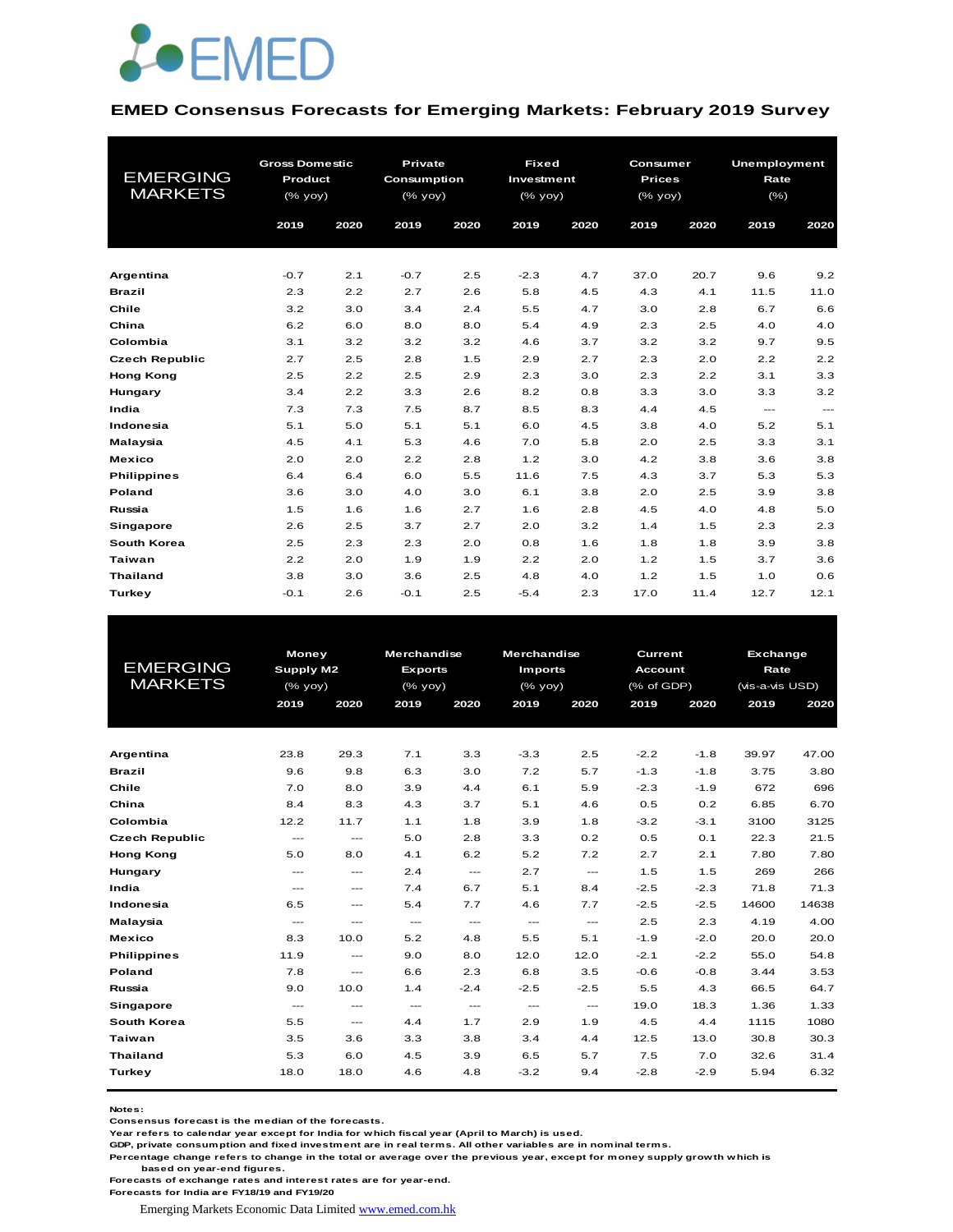### **EMED Consensus Forecasts for the United States: February 2019 Survey**

| <b>UNITED STATES</b>             | <b>Gross Domestic</b><br><b>Product</b><br>(% yoy) |        | <b>Consumer</b><br><b>Prices</b><br>(% yoy) |                          | <b>UNITED STATES</b>                | <b>Gross Domestic</b><br><b>Product</b><br>(% yoy) |                          | <b>Consumer</b><br><b>Prices</b><br>(% yoy) |                          |
|----------------------------------|----------------------------------------------------|--------|---------------------------------------------|--------------------------|-------------------------------------|----------------------------------------------------|--------------------------|---------------------------------------------|--------------------------|
|                                  | 2019                                               | 2020   | 2019                                        | 2020                     |                                     | 2019                                               | 2020                     | 2019                                        | 2020                     |
| <b>ABN AMRO</b>                  | 2.7                                                | 1.7    | 1.6                                         | 2.0                      | <b>Kiel Institute</b>               | 2.5                                                | 1.9                      | 2.3                                         | 2.2                      |
| <b>Action Economics</b>          | 2.8                                                | 2.5    | 1.7                                         | 2.4                      | <b>Moody's Analytics</b>            | 2.7                                                | 1.1                      | 2.1                                         | 2.2                      |
| <b>AIB Global Treasury</b>       | 2.5                                                | 1.8    | 1.7                                         | 2.0                      | <b>Mortgage Bankers Association</b> | 2.0                                                | 1.4                      | 2.1                                         | 2.0                      |
| <b>Allianz</b>                   | 2.2                                                | ---    | 2.4                                         | $\overline{\phantom{a}}$ | <b>NAR</b>                          | 1.7                                                | 1.6                      | 1.4                                         | 1.6                      |
| <b>Bank Julius Baer</b>          | 2.8                                                | 0.8    | 2.0                                         | 2.2                      | <b>National Bank of Canada</b>      | 2.3                                                | 1.9                      | 2.1                                         | 2.1                      |
| <b>BayernLB</b>                  | 2.6                                                | 1.5    | 1.8                                         | 2.1                      | <b>NIESR</b>                        | 2.5                                                | 2.2                      | 1.9                                         | 2.1                      |
| <b>BBVA</b>                      | 2.5                                                | 2.0    | 2.2                                         | 2.1                      | <b>Northern Trust</b>               | 2.6                                                | <u>.</u>                 | 1.9                                         | ---                      |
| <b>Berenberg Capital Markets</b> | 2.4                                                | 2.3    | 1.8                                         | 2.3                      | <b>OCBC Bank</b>                    | 2.6                                                | ---                      | 2.4                                         |                          |
| <b>BMO Capital Markets</b>       | 2.5                                                | $\sim$ | 2.1                                         | ---                      | <b>PNC</b>                          | 2.7                                                | 2.0                      | 1.8                                         | 2.5                      |
| <b>BNP Paribas</b>               | 2.1                                                | 1.5    | 1.4                                         | 2.0                      | Prometeia                           | 2.3                                                | 1.9                      | 1.9                                         | 1.9                      |
| <b>Capital Economics</b>         | 2.2                                                | 1.2    | 1.4                                         | 1.8                      | <b>Raymond James</b>                | 1.7                                                | 1.8                      | 1.9                                         | 2.4                      |
| <b>CIBC World Markets</b>        | 2.2                                                | 1.5    | 1.8                                         | 2.3                      | <b>Royal Bank of Canada</b>         | 2.4                                                | 1.9                      | 1.9                                         | 2.4                      |
| <b>Comerica Bank</b>             | 2.6                                                | ---    | 1.9                                         | $\sim$                   | <b>Schroders</b>                    | 2.4                                                | $\overline{a}$           | 2.7                                         | $\sim$                   |
| Commerzbank                      | 2.5                                                | 1.8    | 2.0                                         | 2.5                      | <b>Scotia Capital</b>               | 2.4                                                | ---                      | 2.1                                         | $-$                      |
| <b>Credit Agricole</b>           | 2.6                                                | 1.8    | 2.0                                         | 2.4                      | <b>Societe Generale</b>             | $2.4\,$                                            | 0.4                      | 2.4                                         | 1.8                      |
| <b>Credit Suisse</b>             | 2.7                                                | $\sim$ | 1.8                                         | <u>.</u>                 | <b>Standard &amp; Poor's</b>        | 2.3                                                | $\overline{\phantom{a}}$ | 2.1                                         | $\overline{\phantom{a}}$ |
| Daiwa Institute of Research      | 2.2                                                | $\sim$ | 2.3                                         | <u></u>                  | <b>TD Economics</b>                 | 2.5                                                | $\overline{a}$           | 2.1                                         | <u>.</u>                 |
| Danske Bank                      | 2.7                                                | $\sim$ | 1.8                                         | <u></u>                  | <b>University of Maryland</b>       | 2.9                                                | $\overline{a}$           | 2.2                                         | $\sim$                   |
| <b>DBS Bank</b>                  | 2.5                                                | ---    | 1.8                                         | $\overline{\phantom{a}}$ | University of Michigan - RSQE       | 2.6                                                | 1.7                      | 1.5                                         | 2.1                      |
| Deka Bank                        | 2.3                                                | 1.7    | 2.1                                         | 2.4                      | <b>UOB</b>                          | 2.0                                                | ---                      | 3.0                                         | ---                      |
| <b>Desjardins</b>                | 2.5                                                | 2.0    | 1.9                                         | 1.9                      | <b>Wells Fargo</b>                  | 2.6                                                | $\overline{a}$           | 2.1                                         | <u>.</u>                 |
| <b>DIW Berlin</b>                | 2.5                                                | ---    | 2.1                                         | $\sim$                   |                                     |                                                    |                          |                                             |                          |
| <b>DZ</b> Bank                   | 2.1                                                | 1.6    | 1.9                                         | 2.3                      |                                     |                                                    |                          |                                             |                          |
| <b>Fannie Mae</b>                | 2.5                                                | 1.9    | 2.0                                         | 2.2                      | <b>CONSENSUS</b>                    |                                                    |                          |                                             |                          |
| <b>First Trust Advisors</b>      | 2.9                                                | 2.3    | 2.0                                         | 2.5                      | Median                              | 2.5                                                | 1.8                      | 2.0                                         | 2.2                      |
| <b>Freddie Mac</b>               | 2.5                                                | 1.8    | 2.3                                         | 2.3                      | Mean                                | 2.4                                                | 1.7                      | 2.0                                         | 2.2                      |
| Handelsbanken                    | 2.3                                                | 1.3    | 2.2                                         | 2.0                      | High                                | 2.9                                                | 2.3                      | 3.0                                         | 2.5                      |
| <b>IFO Munich Institute</b>      | 2.1                                                | ---    | 2.4                                         | $\overline{\phantom{a}}$ | Low                                 | 1.7                                                | 0.4                      | 1.4                                         | 1.6                      |
| Intesa Sanpaolo                  | 2.4                                                | 1.9    | 1.6                                         | 1.9                      | <b>Standard Deviation</b>           | 0.3                                                | 0.4                      | 0.3                                         | 0.2                      |
| Continues in the next column     |                                                    |        |                                             |                          |                                     |                                                    |                          |                                             |                          |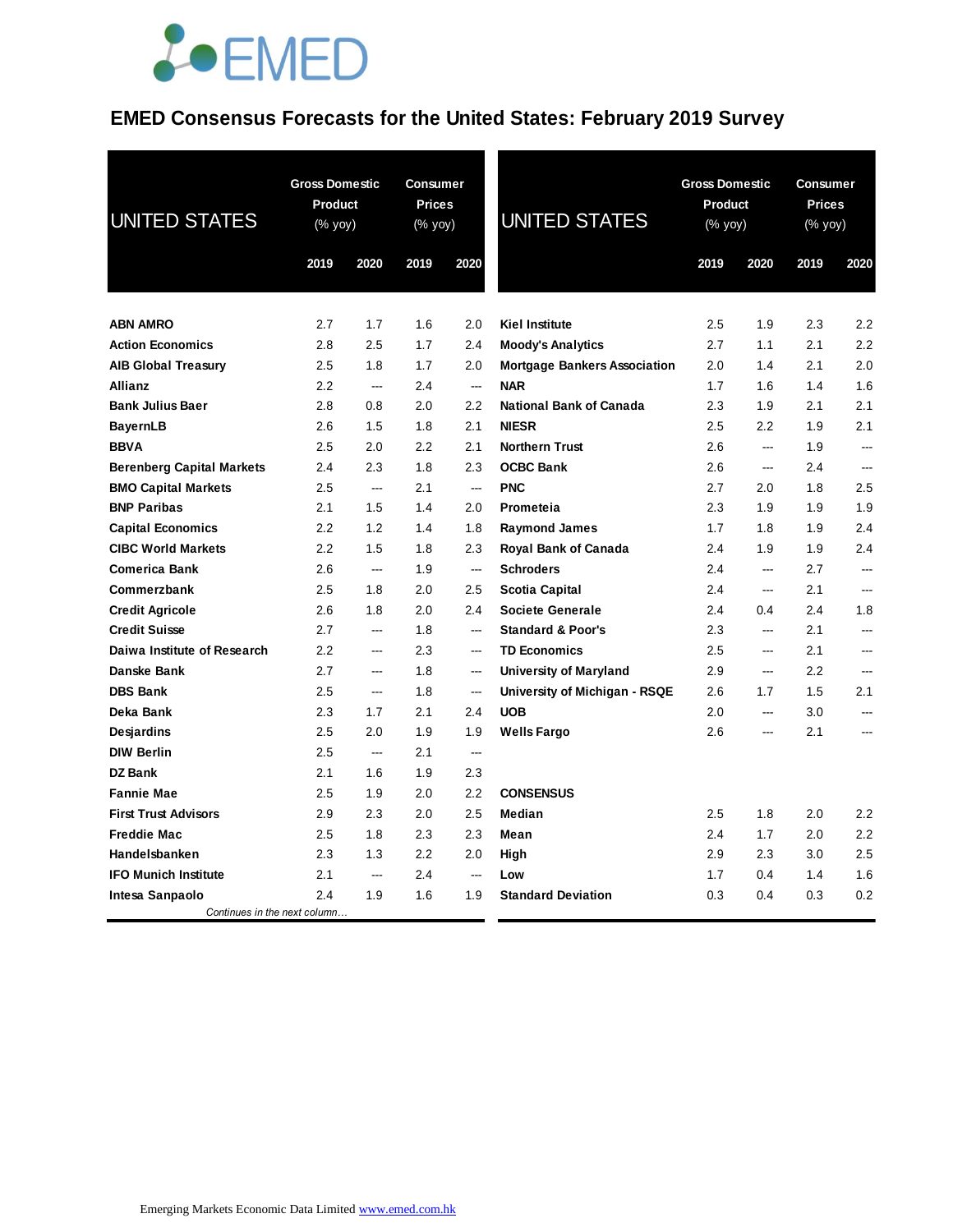### **EMED Consensus Forecasts for the Euro Area: February 2019 Survey**

| <b>EURO AREA</b>                 | <b>Gross Domestic</b><br><b>Product</b><br>(% yoy) |                | <b>Consumer</b><br><b>Prices</b><br>(% yoy) |                            | <b>EURO AREA</b>            | <b>Gross Domestic</b><br>Product<br>(% yoy) |                | <b>Consumer</b><br><b>Prices</b><br>(% yoy) |      |
|----------------------------------|----------------------------------------------------|----------------|---------------------------------------------|----------------------------|-----------------------------|---------------------------------------------|----------------|---------------------------------------------|------|
|                                  | 2019                                               | 2020           | 2019                                        | 2020                       |                             | 2019                                        | 2020           | 2019                                        | 2020 |
| <b>ABN AMRO</b>                  | 1.1                                                | 1.3            | 1.0                                         | 1.3                        | <b>IFO Munich Institute</b> | 1.7                                         | ---            | 1.5                                         | ---  |
| <b>AIB Global Treasury</b>       | 1.6                                                | 1.7            | 1.5                                         | 1.5                        | Intesa Sanpaolo             | 1.2                                         | 1.4            | 1.5                                         | 1.6  |
| <b>Allianz</b>                   | 2.0                                                | $\overline{a}$ | 1.7                                         | $\overline{\phantom{a}}$   | <b>Kiel Institute</b>       | 1.7                                         | 1.5            | 1.5                                         | 1.5  |
| <b>Bank Julius Baer</b>          | 1.2                                                | 0.9            | 1.5                                         | 1.8                        | <b>Moody's Analytics</b>    | 1.6                                         | 1.7            | 1.4                                         | 1.7  |
| <b>BayernLB</b>                  | 1.2                                                | 1.1            | 1.5                                         | 1.6                        | <b>NIESR</b>                | 1.7                                         | 1.5            | 1.7                                         | 2.0  |
| <b>BBVA</b>                      | 1.4                                                | 1.4            | 1.6                                         | 1.6                        | <b>OCBC Bank</b>            | 1.9                                         | $\overline{a}$ | 1.5                                         | ---  |
| <b>Berenberg Capital Markets</b> | 1.1                                                | 1.7            | 1.3                                         | 1.7                        | Prometeia                   | 1.2                                         | 1.3            | 1.5                                         | 1.2  |
| <b>BMO Capital Markets</b>       | 1.3                                                | ---            | 1.8                                         | $---$                      | Royal Bank of Canada        | 1.1                                         | 1.4            | 1.8                                         | 1.6  |
| <b>BNP Paribas</b>               | 1.0                                                | 1.1            | 1.4                                         | 1.4                        | <b>Schroders</b>            | 1.6                                         | ---            | 1.6                                         | ---  |
| <b>Capital Economics</b>         | 1.0                                                | 0.8            | 1.0                                         | 1.2                        | <b>Scotia Capital</b>       | 1.7                                         | ---            | 1.6                                         | ---  |
| <b>CIBC World Markets</b>        | 1.3                                                | 1.3            | 1.8                                         | 2.3                        | <b>Societe Generale</b>     | 1.7                                         | 1.1            | 1.6                                         | 1.2  |
| Commerzbank                      | 1.4                                                | 1.6            | 1.5                                         | 1.4                        | <b>TD Economics</b>         | 1.5                                         | ---            | 1.7                                         | ---  |
| <b>Credit Agricole</b>           | 1.6                                                | 1.6            | 1.3                                         | 1.4                        | <b>UOB</b>                  | 1.6                                         | $---$          | 1.7                                         | ---  |
| <b>Credit Suisse</b>             | 1.8                                                | ---            | 1.4                                         | ---                        | <b>Wells Fargo</b>          | 1.6                                         | ---            | 1.7                                         | ---  |
| Danske Bank                      | 1.5                                                | ---            | 1.5                                         | $\qquad \qquad \text{---}$ |                             |                                             |                |                                             |      |
| <b>DBS Bank</b>                  | 2.2                                                | ---            | 1.4                                         | $\qquad \qquad \text{---}$ |                             |                                             |                |                                             |      |
| Deka Bank                        | 1.5                                                | 1.6            | 1.3                                         | 1.8                        | <b>CONSENSUS</b>            |                                             |                |                                             |      |
| <b>DIW Berlin</b>                | 1.7                                                | ---            | 1.8                                         | ---                        | Median                      | 1.5                                         | 1.4            | 1.5                                         | 1.6  |
| <b>DZ Bank</b>                   | 1.2                                                | 1.3            | 1.4                                         | 1.5                        | Mean                        | 1.5                                         | 1.4            | 1.5                                         | 1.6  |
| <b>ETLA</b>                      | 1.4                                                | 1.5            | 1.7                                         | 1.8                        | High                        | 2.2                                         | 1.7            | 1.8                                         | 2.3  |
| <b>EUROFER</b>                   | 1.7                                                | 1.7            | 1.7                                         | 1.7                        | Low                         | 1.0                                         | 0.8            | 1.0                                         | 1.2  |
| Handelsbanken                    | 1.6                                                | 1.4            | 1.7                                         | 1.6                        | <b>Standard Deviation</b>   | 0.3                                         | 0.3            | 0.2                                         | 0.3  |
| Continues in the next column     |                                                    |                |                                             |                            |                             |                                             |                |                                             |      |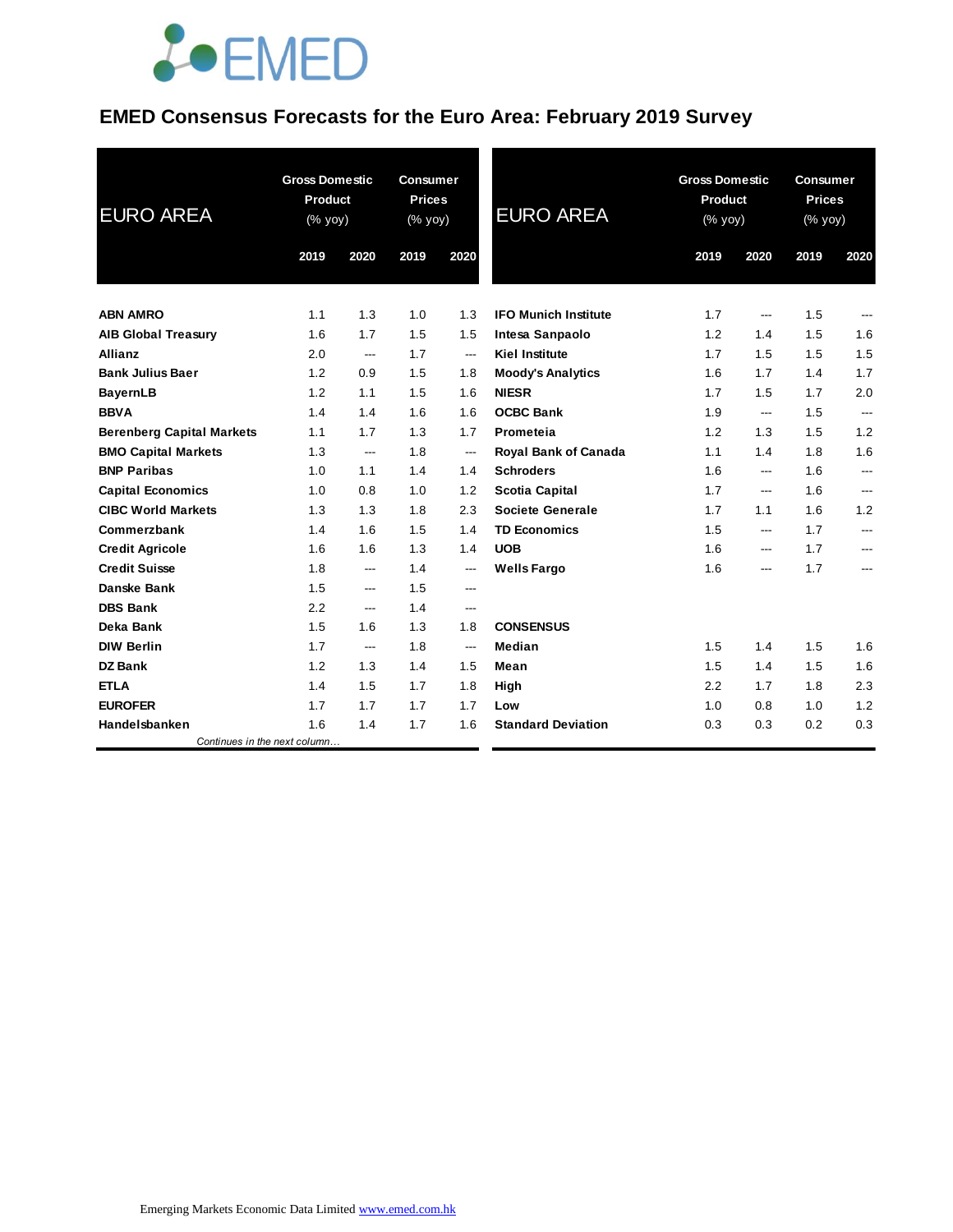#### **EMED Consensus Forecasts for Japan: February 2019 Survey**

| <b>JAPAN</b>                     | <b>Gross Domestic</b><br><b>Product</b><br>(% yoy) |                | <b>Consumer</b><br><b>Prices</b><br>(% yoy) |                        | <b>JAPAN</b>              | <b>Gross Domestic</b><br>Product<br>(% yoy) |        | <b>Consumer</b><br><b>Prices</b><br>(% yoy) |                |
|----------------------------------|----------------------------------------------------|----------------|---------------------------------------------|------------------------|---------------------------|---------------------------------------------|--------|---------------------------------------------|----------------|
|                                  | 2019                                               | 2020           | 2019                                        | 2020                   |                           | 2019                                        | 2020   | 2019                                        | 2020           |
| <b>ABN AMRO</b>                  | 0.9                                                | 0.7            | 1.1                                         | 1.6                    | Intesa Sanpaolo           | 0.9                                         | 0.5    | 1.0                                         | 1.8            |
| <b>AIB Global Treasury</b>       | 1.1                                                | 0.5            | 1.3                                         | 1.5                    | <b>JCER</b>               | 0.9                                         | ---    | 1.6                                         | $---$          |
| <b>Allianz</b>                   | 1.0                                                | $\overline{a}$ | 1.5                                         | $\overline{a}$         | <b>Kiel Institute</b>     | 1.0                                         | 0.8    | 1.2                                         | 1.9            |
| <b>Bank Julius Baer</b>          | 1.1                                                | 0.5            | 1.0                                         | 1.0                    | <b>Mizuho Securities</b>  | 0.6                                         | 0.5    | 0.7                                         | 0.8            |
| Bank of Tokyo-Mitsubishi UFJ     | 0.9                                                | ---            | 1.4                                         | $\qquad \qquad \cdots$ | <b>Moody's Analytics</b>  | 0.6                                         | 0.6    | 0.9                                         | 1.5            |
| <b>BayernLB</b>                  | 0.8                                                | 0.5            | 1.0                                         | 1.5                    | <b>NIESR</b>              | 1.1                                         | 0.2    | 1.4                                         | 2.6            |
| <b>BBVA</b>                      | 1.0                                                | 0.6            | 1.2                                         | 1.6                    | <b>OCBC Bank</b>          | 1.1                                         | ---    | 1.0                                         | $\overline{a}$ |
| <b>Berenberg Capital Markets</b> | 0.7                                                | 1.0            | 1.1                                         | 1.4                    | Prometeia                 | 0.7                                         | 0.7    | 1.2                                         | 1.4            |
| <b>BMO Capital Markets</b>       | 0.7                                                | ---            | 1.5                                         | $\qquad \qquad \cdots$ | <b>Schroders</b>          | 1.0                                         | ---    | 0.5                                         | ---            |
| <b>BNP Paribas</b>               | 0.5                                                | 0.3            | 0.6                                         | 1.1                    | <b>Scotia Capital</b>     | 1.1                                         | $---$  | 2.3                                         | ---            |
| <b>Capital Economics</b>         | 0.9                                                | 0.3            | 0.9                                         | 1.4                    | <b>Societe Generale</b>   | 1.5                                         | 0.7    | 1.3                                         | 2.3            |
| <b>CIBC World Markets</b>        | 0.8                                                | 0.8            | 1.1                                         | 1.5                    | <b>TD Economics</b>       | 1.0                                         | ---    | 1.4                                         | ---            |
| Commerzbank                      | 1.2                                                | 0.3            | 1.1                                         | 1.3                    | <b>UOB</b>                | 0.8                                         | ---    | 2.0                                         | ---            |
| <b>Credit Agricole</b>           | 0.6                                                | 0.3            | 0.8                                         | 1.6                    | <b>Wells Fargo</b>        | 0.8                                         | ---    | 1.1                                         | ---            |
| <b>Credit Suisse</b>             | 1.0                                                | ---            | 0.8                                         | ---                    |                           |                                             |        |                                             |                |
| Daiwa Institute of Research      | 0.8                                                | ---            | 1.0                                         | $---$                  |                           |                                             |        |                                             |                |
| <b>Danske Bank</b>               | 0.9                                                | ---            | 1.4                                         | ---                    | <b>CONSENSUS</b>          |                                             |        |                                             |                |
| <b>DBS Bank</b>                  | 0.9                                                | ---            | 1.0                                         | ---                    | Median                    | 0.9                                         | 0.5    | 1.1                                         | 1.5            |
| Deka Bank                        | 0.7                                                | $-0.1$         | 1.5                                         | 2.4                    | Mean                      | 0.9                                         | 0.5    | 1.2                                         | 1.6            |
| <b>DIW Berlin</b>                | 1.0                                                | $\overline{a}$ | 1.1                                         | ---                    | High                      | 1.5                                         | 1.0    | 2.3                                         | 2.6            |
| <b>DZ Bank</b>                   | 0.8                                                | 0.7            | 1.3                                         | 1.9                    | Low                       | 0.5                                         | $-0.1$ | 0.5                                         | 0.8            |
| <b>IFO Munich Institute</b>      | 1.0                                                | ---            | 0.8                                         | ---                    | <b>Standard Deviation</b> | 0.2                                         | 0.3    | 0.4                                         | 0.5            |
| Continues in the next column     |                                                    |                |                                             |                        |                           |                                             |        |                                             |                |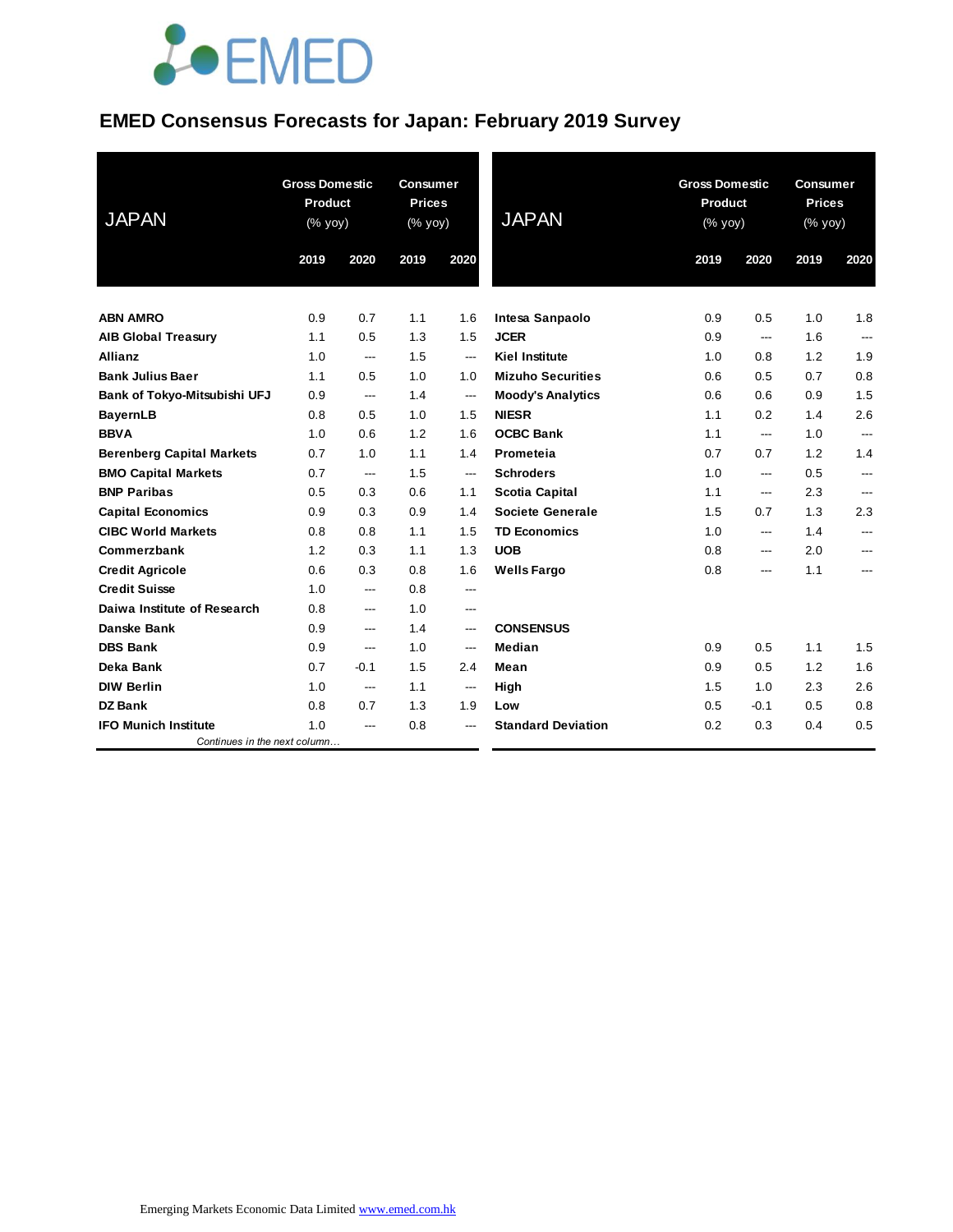### **EMED Consensus Forecasts for China: February 2019 Survey**

| <b>CHINA</b>                     | <b>Gross Domestic</b><br>Product<br>(% yoy) |                | <b>Consumer</b><br><b>Prices</b><br>(% yoy) |                          | <b>CHINA</b>              | <b>Gross Domestic</b><br>Product<br>(% yoy) |       | <b>Consumer</b><br><b>Prices</b><br>(% yoy) |      |
|----------------------------------|---------------------------------------------|----------------|---------------------------------------------|--------------------------|---------------------------|---------------------------------------------|-------|---------------------------------------------|------|
|                                  | 2019                                        | 2020           | 2019                                        | 2020                     |                           | 2019                                        | 2020  | 2019                                        | 2020 |
| <b>ABN AMRO</b>                  | 6.3                                         | 6.0            | 2.5                                         | 2.5                      | Intesa Sanpaolo           | 6.3                                         | 6.0   | 2.3                                         | 2.6  |
| <b>Allianz</b>                   | 6.2                                         | ---            | 2.8                                         | $\overline{\phantom{a}}$ | <b>JP Morgan</b>          | 6.2                                         | 6.2   | 2.1                                         | 2.5  |
| <b>Bank Julius Baer</b>          | 5.9                                         | 5.8            | 2.6                                         | 2.7                      | <b>Kiel Institute</b>     | 6.1                                         | 5.8   | 2.3                                         | 2.3  |
| <b>Bank of East Asia</b>         | 6.2                                         | 6.0            | 2.1                                         | 1.8                      | <b>Moody's Analytics</b>  | 6.3                                         | 5.9   | 2.5                                         | 2.6  |
| <b>BayernLB</b>                  | 6.2                                         | 6.0            | 2.4                                         | 2.7                      | <b>NIESR</b>              | 6.2                                         | 6.1   | 2.3                                         | 2.7  |
| <b>BBVA</b>                      | 6.0                                         | 5.8            | 2.5                                         | 3.0                      | <b>OCBC Bank</b>          | 6.2                                         | ---   | 2.5                                         | ---  |
| <b>Berenberg Capital Markets</b> | 6.1                                         | 5.9            | 2.1                                         | 2.1                      | Prometeia                 | 6.0                                         | 5.3   | 2.8                                         | 2.5  |
| <b>BMO Capital Markets</b>       | 6.0                                         | ---            | 2.1                                         | ---                      | <b>Schroders</b>          | 6.2                                         | ---   | 2.6                                         | ---  |
| <b>BNP Paribas</b>               | 6.2                                         | 6.0            | 1.9                                         | 2.5                      | <b>Scotia Capital</b>     | 6.2                                         | $---$ | 2.4                                         | ---  |
| <b>Capital Economics</b>         | 6.3                                         | 6.2            | 2.0                                         | 1.5                      | <b>Societe Generale</b>   | 6.2                                         | 5.7   | 2.1                                         | 1.9  |
| Commerzbank                      | 6.3                                         | 6.0            | 2.5                                         | 2.2                      | <b>UOB</b>                | 6.3                                         | ---   | 2.4                                         | ---  |
| <b>Credit Agricole</b>           | 6.4                                         | 6.0            | 2.5                                         | 2.5                      | <b>Wells Fargo</b>        | 6.2                                         | ---   | 2.3                                         | ---  |
| <b>Credit Suisse</b>             | 6.2                                         | 6.0            | 1.9                                         | 2.0                      |                           |                                             |       |                                             |      |
| Daiwa Institute of Research      | 6.3                                         | 6.0            | 2.1                                         | 1.8                      |                           |                                             |       |                                             |      |
| <b>Danske Bank</b>               | 6.2                                         | ---            | 2.0                                         | ---                      | <b>CONSENSUS</b>          |                                             |       |                                             |      |
| <b>DBS Bank</b>                  | 6.2                                         | ---            | 2.2                                         | $\overline{a}$           | Median                    | 6.2                                         | 6.0   | 2.3                                         | 2.5  |
| Deka Bank                        | 6.2                                         | 6.0            | 1.9                                         | 2.3                      | Mean                      | 6.2                                         | 5.9   | 2.3                                         | 2.3  |
| <b>DIW Berlin</b>                | 6.3                                         | $\overline{a}$ | 2.4                                         | $---$                    | High                      | 6.5                                         | 6.2   | 2.8                                         | 3.0  |
| <b>DZ Bank</b>                   | 6.5                                         | 6.2            | 2.2                                         | 2.2                      | Low                       | 5.9                                         | 5.3   | 1.9                                         | 1.5  |
| <b>IFO Munich Institute</b>      | 6.3                                         | ---            | 2.8                                         | ---                      | <b>Standard Deviation</b> | 0.1                                         | 0.2   | 0.3                                         | 0.4  |
| Continues in the next column     |                                             |                |                                             |                          |                           |                                             |       |                                             |      |